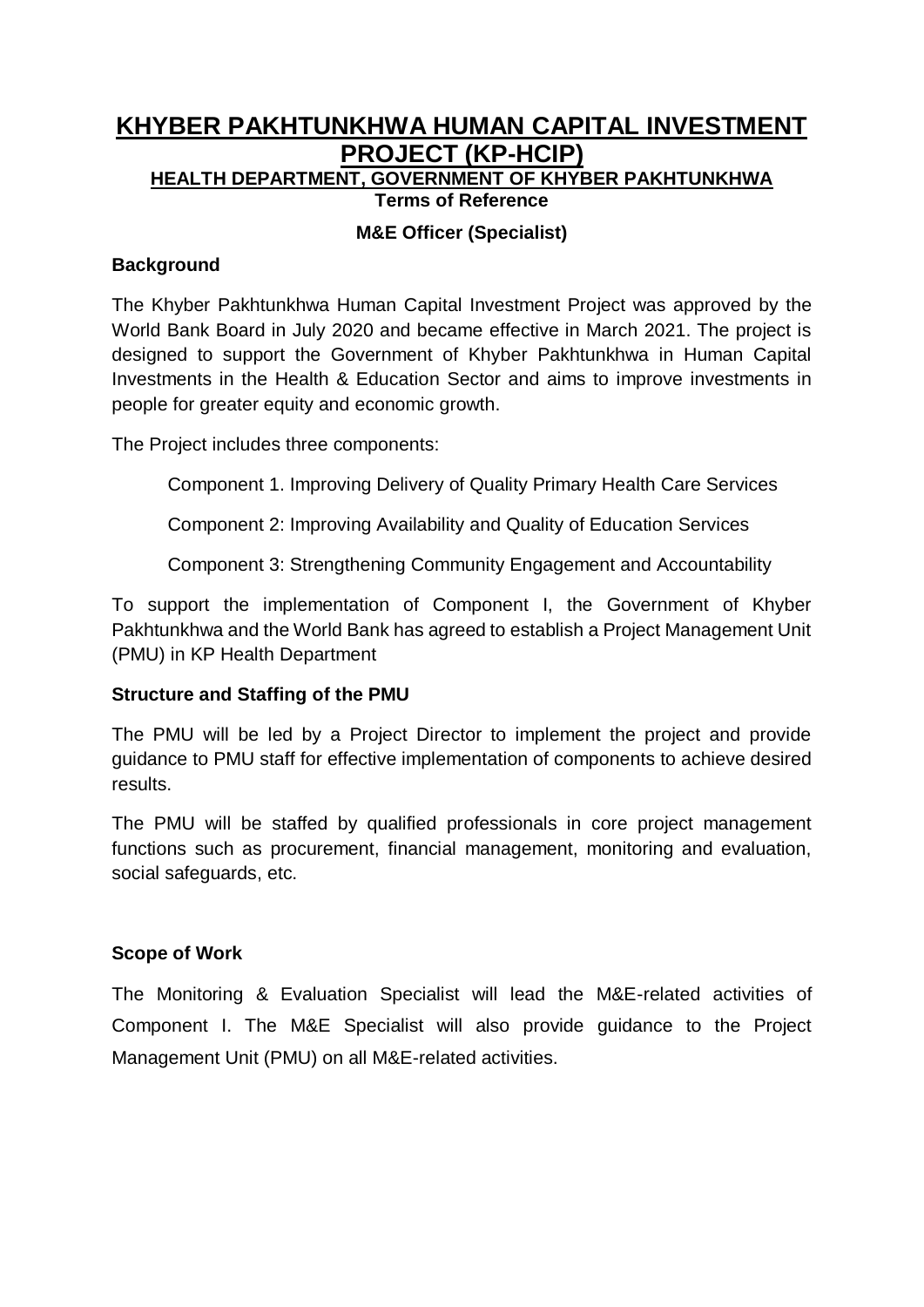The M&E Specialist shall be responsible for the project on the related aspects but not limited to the following which is directly related with Components I & III related activities:

## **Qualification and Experience:**

- Master's degree in Statistics/Demographics/Public Policy/Public Health/Social sciences(Specifically in development planning or management) or relevant field
- Minimum of 7 years of experience in Monitoring and Evaluation of programs in the in the private and/or public sector

# **Required Skills and Specialized Techniques:**

- Highly developed data analytical skills
- Preferable Familiarity with management information systems
- Strong communication skills, including report writing and confidence in delivering complex presentations to a wide range of audiences
- Good project management, time management, and problem-solving skills
- Ability to respond to deadlines and prioritize accordingly
- Ability to interact well and develop positive relationships with Stakeholders of different backgrounds
- Sound knowledge of quantitative and qualitative research and evaluation methods

# **Duties and Responsibilities:**

The Monitoring and Evaluation (M&E) Officer overall will be responsible for reporting performance on project deliverables/objectives. This can be achieved through:

- 1. Developing formats for reporting and recording information to be used for monitoring purposes
- 2. Prepare and submit to Project Director Monthly, quarterly and Annual Reports of Project
- 3. Provide semesterly status updates on the results framework including progress towards the targets
- 4. Collaborate with project staff and field officers in the collection, collation, and analysis of data
- 5. Assist in the development of Log-frames, Annual budgeted Monitoring Plans, and relevant data-collection processes, for tracking and monitoring of KP DoH activities for KPHCIP and get necessary approvals from management for implementation. Keep the aforementioned documents updated, in accordance with project activities and timeframes, as relevant.
- 6. Track progress of the intervention as per work plans, identify lags and issues and advise management on corrective actions needed to ensure timely achievement of milestones and deliverables.